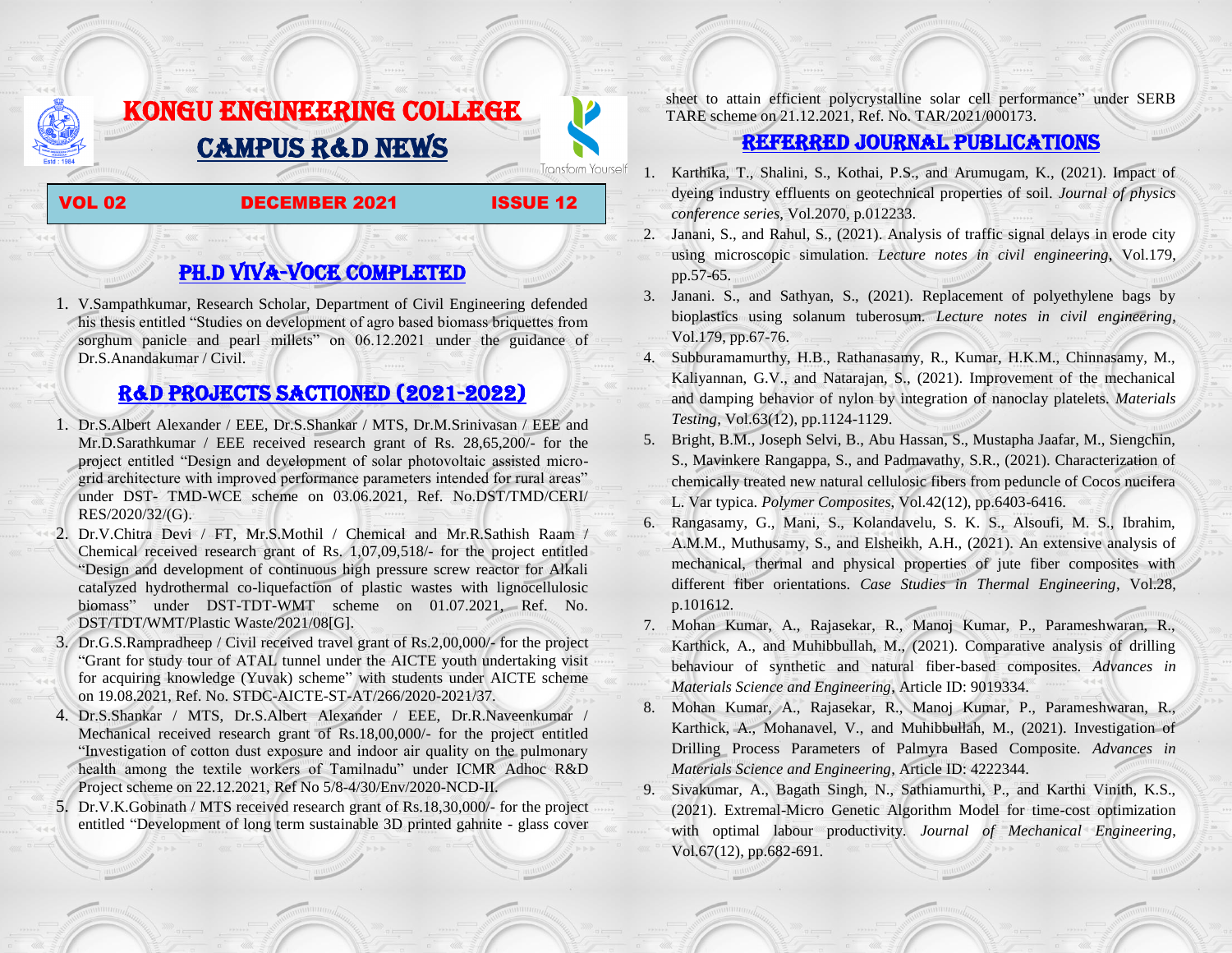- 10. Arunraja, K.M., and Selvakumar, S., (2021). 3-3-1 machining fixture scheme optimization using genetic algorithm and FEM. *AIP Conference Proceedings*, Vol.2387(1), p.110003.
- 11. Priyanka, E.B., Thangavel, S., Tharun, S., Naveen Saravanan,S., Ravi Sankar, S., Bharath Kumar, B., and Pugazhenthi, C., (2021). IoT based Rash Braking Data Analysis and Plotting in Google Maps Using Raspberry Pi. 2021 *International Conference on Data Analytics for Business and Industry (ICDABI)*, pp.320-325.
- 12. Bagyalaksmi, C., Samundeeswari, E.S, and Arunkumar, V., (2021). An Enhanced Exploration and Exploitation of Modified Grey Wolf Optimizer for Fuzzy Rules Reduction in Cloud Intrusion Detection System (CIDS). *Scientific and Technical Journal of Information Technologies. Mechanics and Optics*, Vol.21(6), pp.912–918.
- 13. Pramanik, A., Basak, A.K., Prakash, C., Shankar, S., Sharma, S. and Narendranath, S., (2021). Recast Layer Formation during Wire Electrical Discharge Machining of Titanium (Ti-Al6-V4) Alloy. *Journal of Materials Engineering and Performance*, Vol.30, pp.8926-8935.
- 14. Shanmugam, A., Mohanraj, T., Krishnamurthy, K., and Gur, A.K., (2021). Multi-Response Optimization on Abrasive Waterjet Machining of Glass Fiber Reinforced Plastics using Taguchi Method Coupled with Topsis. *Surface Review and Letters*, Vol.28(12), p.2150120.
- 15. Shankar, S., Nithyaprakash, R., Abbas, G., Pramanik, A., Basak, A.K., and Prakash, C., (2021). In-vitro tribological study and submodeling finite element technique in analyzing wear of zirconia toughened alumina against alumina with bio-lubricants for hip implants. *Medical Engineering & Physics*, Vol.98, pp.83- 90.
- 16. Kalairajan, V., Sengolrajan, T., Arul, P., and Raghavendran, P.S., (2021). Eco Friendly Modern Agriculture Machinery Control and Monitoring with IoT. *Natural Volatiles & Essential Oils (NVEO) Journal*, Vol.8(5), pp.7402-7410.
- 17. Vasudevan, Nishaa, Venkatraman, Vasudevan Ramkumar and Sheela, A., (2021). Real-time day ahead energy management for smart home using machine learning algorithm. *Journal of Intelligent and Fuzzy Systems*, Vol.41(5), pp.5665-5676.
- 18. Logeswaran, T., Rajesh, P., Shajin, F.H. and Prakash, A., (2021). Combination of Side-Blotched Lizard and Chaos Game Optimization based distributed energy management for Microgrid system. *International Transactions on Electrical Energy Systems*, Vol.31(12), pp.1-23.
- 19. Dishore, S.V., Albert Alexander, S., and Ali Moghassemi., (2021). A novel control topology for grid-integration with modular multilevel inverter. *International Transactions on Electrical Energy Systems*, Vol.31(12), pp.1-39.
- 20. Jegan, S., Padmapriya, L., Vidhya Manjari, P., and Shanmathi, R., (2021). Honey hive monitoring using IOT. *AIP Conference Proceedings*, Vol.2387, p.140023.
- 21. Vidhyalakshmi, P., Janani, G.M., Janani, C., and Mohamed Shajith, J., (2021). Automatic fabric cutting. *AIP Conference Proceedings*, Vol.2387, p.140026.
- 22. ManojSenthil, K., and Meeradevi, T., (2021). Detection of lung tumor using dual tree complex wavelet transform and co‐active adaptive neuro fuzzy inference system classification approach. *International Journal of Imaging Systems and Technology*, Vol.31(4), pp.2032-2046.
- 23. Meeradevi, T., and Palpandi, S., (2021). Development of Efficient Classification Systems for the Diagnosis of Melanoma. *Computer Systems Science & Engineering*, Vol.42(1), pp.361-371.
- 24. Malathi, D., Indhumathi, R., Vijayakumar, P., and Diwakar, R., Marur (2021). Optimization of the Convolution Operation to Accelerate Deep Neural Networks in FPGA. *Revue d'Intelligence Artificielle*, Vol.35(6), pp.511-517.
- 25. Pavithara, P., Renuka, R., Yasmin, P.S., and Naresh, K., (2021). Design and FPGA implementation of folded SHA-256 using 4-2 adder compressor. *NVEO-Natural Volatiles & Essential Oils*, Vol8(5), pp.112-121.
- 26. Noorollahi, Y., Moltames, R., Muthusamy, S., and Sundararajan, S.C.M., (2021). Optimization of number and spatial distribution of solar charge stations for electric buses: Case study, Bus Rapid Transit (BRT) lines. *Turkish Journal of Electromechanics and Energy*, Vol.6(3), pp.80-87.
- 27. Ramasamy, M.D., Periasamy, K., Krishnasamy, L., Dhanaraj, R.K., Kadry, S. and Nam, Y., (2021). Multi-Disease Classification Model Using Strassen's Half of Threshold (SHoT) Training Algorithm in Healthcare Sector. *IEEE Access*, Vol.9, pp.112624-112636.
- 28. Devi, R.M., and Kumar, M., (2021). Litecoin Price Prediction using LSTM Model. *Design Engineering*, Vol.2021(7), pp.12945-12956.
- 29. Mythili, S., Nithya, K., Kalamani, M. and Krishnamoorthi, M., (2021). Predictive Analytics for Improving Physician Insights in Health Informatics. In 2021 Smart Technologies, *Communication and Robotics (STCR)*, pp.1-7, IEEE.
- 30. Devi, R.M., Keerthika, P., Devi, K.V., Suresh, P., Sangeetha, M., Sagana, C. and Devendran, K., (2021). Detection of Diabetic Retinopathy using Optimized Back-Propagation Neural Network (Op-BPN) Algorithm. *5 th International*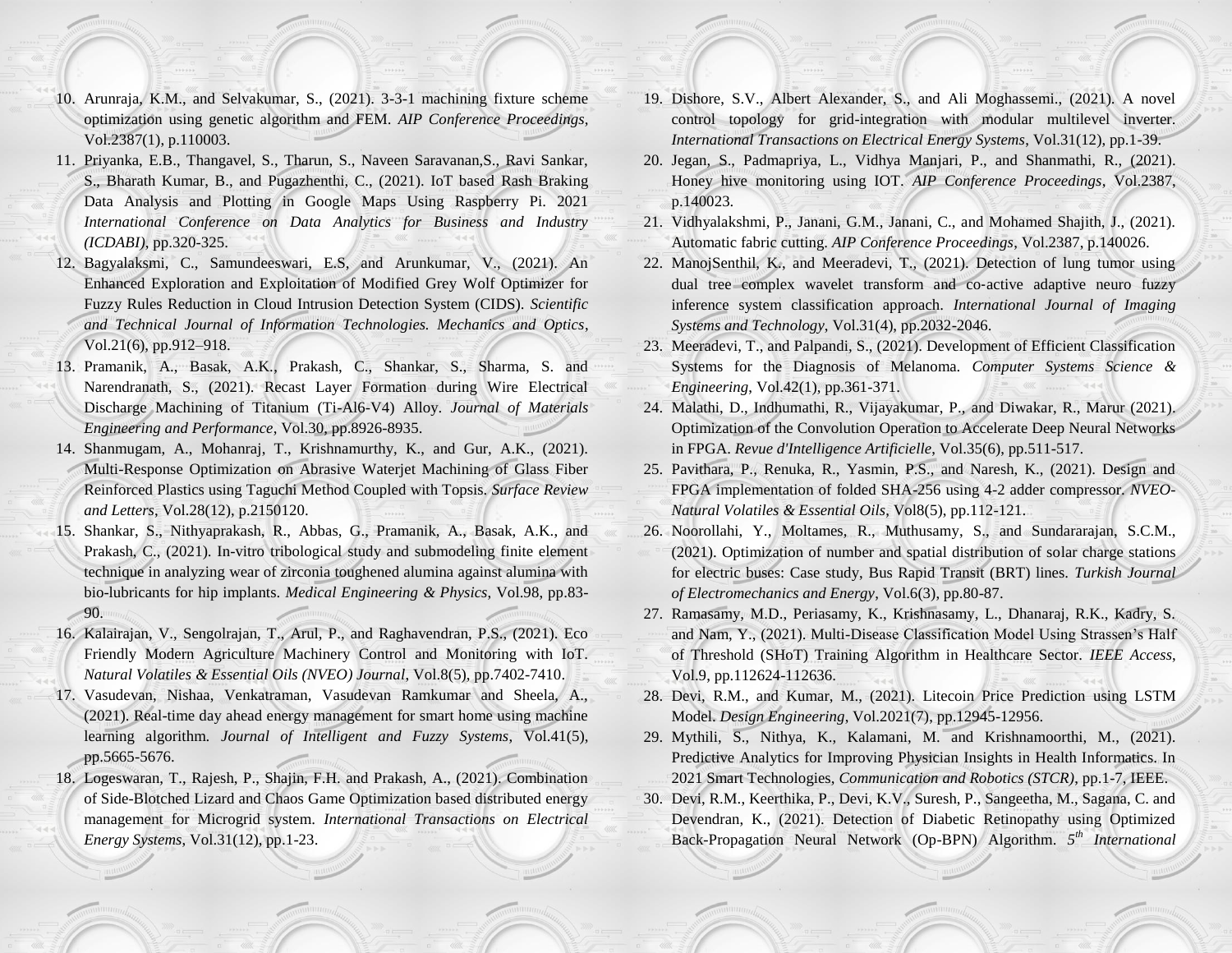*Conference on Computing Methodologies and Communication (ICCMC)*, pp.1695-1699, IEEE.

- 31. Devi, R.M., Murugesan, P., Venkatesan, M., Keerthika, P., Sudha, K., Kannan, J.C. and Suresh, P., (2021). Development of MLP-ANN model to predict the Nusselt number of plain swirl tapes fixed in a counter flow heat exchanger. *Materials Today: Proceedings*, Vol.46(17), pp.8854-8857.
- 32. Gopinath, P., Murugesan, P., Devi, R.M., Venkatesan, M., Sudha, K., Kannan, J.C. and Keerthika, P., (2021). Characterization of jute fibre-epoxy reinforced composites. *Materials Today: Proceedings*, Vol.46(17), pp.8858-8863.
- 33. Mahalakshmi, K., Kousalya, K., Shekhar, H., Thomas, A.K., Bhagyalakshmi, L., Suman, S.K., Chandragandhi, S., Bachanna, P., Srihari, K. and Sundramurthy, V., (2021). Public Auditing Scheme for Integrity Verification in Distributed Cloud Storage System. *Scientific Programming*, Article ID: 8533995.
- 34. Lalitha, S., Shanthi, N., Gopinath, S., (2021). Automated Vision Defect Detection Supported Deep Convolutional Neural Networks. *In Journal of Physics: Conference Series*, Vol.1964(4), p.042044.
- 35. Shanthi, N., Suganthe, R.C., Sanmuhapriya, S., Rajharini, R., and Nivashini, K., (2021). Video-Based Dynamic Authentication System. *In 2021 International Conference on Advancements in Electrical, Electronics, Communication, Computing and Automation (ICAECA)*, pp.1-5, IEEE.
- 36. Nandhini, P.S., Srinath, P., Veeramanikandan, P., and Malliga, S., (2021). Version Attack Detection using Claim Algorithm in RPL based IoT Networks: Effects and Performance Parameters Evaluation. *In 2021 2nd International Conference on Smart Electronics and Communication (ICOSEC)*, pp.209-215, IEEE.
- 37. Kulandaivel, M., Natarajan, A., Chandrasekaran, B.P., and Selvaraj, A., (2021). Static localization for underwater acoustics sensor networks using Nelder–Mead algorithm for smart cities. *Computational Intelligence*, Vol.37, pp.1691-1705.
- 38. Kumar, P.M., Babu, G.C., Selvaraj, A., Raza, M., Luhach, A.K., and Díaz, V.G., (2021). Multi-criteria-based approach for job scheduling in industry 4.0 in smart cities using fuzzy logic. *Soft Computing*, Vol.25, pp.1-16.
- 39. Punithavathi, R., Kowsigan, M., Shanthakumari, R., Miodrag Zivkovic., Nebojsa Bacanin., and Marko Sarac., (2021). Protecting Data Mobility in Cloud Networks Using Metadata Security. *Computer Systems Science & Engineering*, Vol.42(1), Article ID: 020486.
- 40. Sathya, M., Jeyaselvi, M., Lalitha Krishnasamy., (2021). A Novel, Efficient, and Secure Anomaly Detection Technique using DWU-ODBN for IoT-Enabled

Multimedia Communication Systems. *Wireless Communications and Mobile Computing*, Vol.2021, pp.1-12.

- 41. Selvi, P.P., and Baskar, R., (2021). Intensification of CO2 absorption using nanofluids in a structured packed column. *Bulgarian Chemical Communications*, Vol.53(4), pp.412-417.
- 42. Mothil, S., Chitra Devi, V., Sathish Raam, R., Asmitha, P., Gokul, A., and Balakumar, B., (2021). Biodiesel production from waste cooking oil through transesterification using novel double layered hydroxide catalyst. *AIP Conference Proceedings*, Vol.2387, p.120004.
- 43. Jayabharathi, J., Senthilkumar, K., Manjula, P., Prasath, R., and Ajay, S., (2021). Bioactive phytochemicals systhesis: Source, Preperation and characterization. *AIP Conference Proceedings*, Vol.2387, p.120005.
- 44. Senthilkumar, K., Sudeep, B., and Sourav, P., (2021). Photocatalytic degradation of Textile wastewater. *AIP Conference Proceedings*, Vol.2387, p.130003.
- 45. Senthilkumar, K., Jeevith, K., Geyandraprasath, K., Binil Roy., and Samraj, S., (2021). Extraction of Cellulosic Fibres from Agricultural waste and its applications. *AIP Conference Proceedings*, Vol.2387, p.040003.
- 46. Kavitha Bharathi Shanmugam., and Dhavamani Mohanasundaram., (2021). Intuitionistic fuzzy clustering and natural exponential inertia weight with artificial bee colony based scheduling approach for mobile grid. *AIP Conference Proceedings*, Vol.2387, p.140041.
- 47. Kavitha, E., Ramarajan, D., Rakic, A., Dimic, D., Sudha, S., and Nirmala, PN., (2021). Structural, spectroscopic, quantum chemical, and molecular docking investigation of (E)-N'-(2,5-dimethoxybenzylidene) picolinohydrazide. *Journal of Molecular Structure*, Vol.1253, p.132259.
- 48. Suresh Palarimath., Roopa Devi Palarimath., Wilfred Blessing, N.R., Sujatha, T., Pyingkodi, M., (2021). An Integrated Artificial Neural Network Prototype Enabling Real-Time Object Detection using Raspberry Pi. *Turkish Journal of Physiotherapy and Rehabilitation*, Vol.32(3), pp.15291-15297.
- 49. Deepa Dhanaskodi., Poongodi Chenniappan., Shoukath Ali, K., Perarasi, T., and Thangavel, P., (2021). Adaptive threshold and modified adaptive gain function based speech enhancement algorithm for digital hearing aid. Smart technologies, communication & robotics, *Smart Technologies, Communication and Robotics (STCR)*, pp. 1-5.
- 50. Ashok Kumar, L., Albert Alexander, S., and Uma Maheswari, Y., (2021). Development of New Variable Drive for DC bus load using ORCAD Software.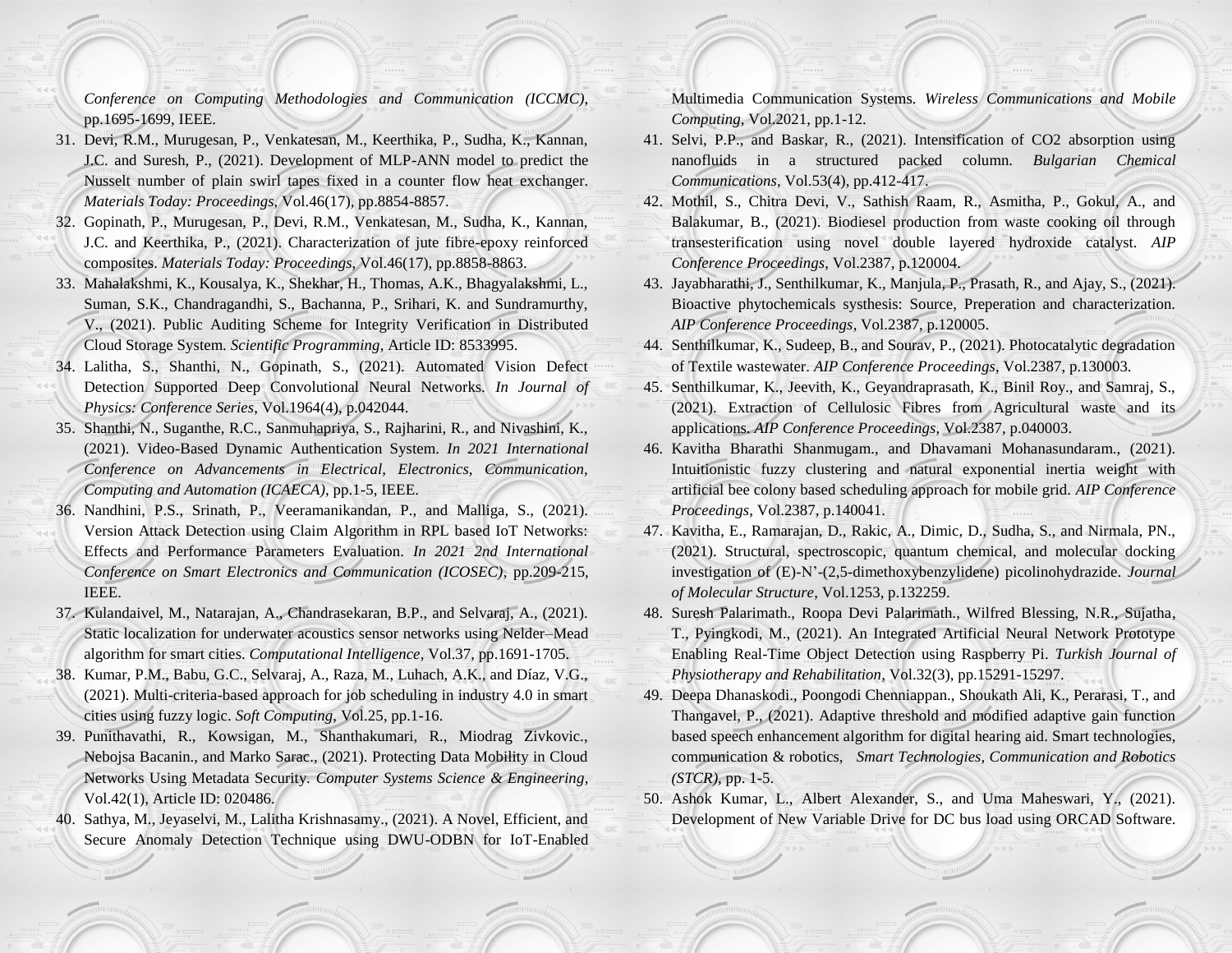*Proceedings of the International Conference on Combinatorial and Optimization*. doi:10.4108/eai.7-12-2021.2314708.

- 51. Ranjithkumar, K., Sathyadharani, K., Preethi, M., and Sareena Parveen, J., (2021). Identification of buried human bodies under landslides using GPR integrated with WIFI. *AIP Conference Proceedings*, Vol.2387(1). doi:10.1063/5.0068591.
- 52. Anna Devi, E., Abdul Wahid Nasir., Ahila Devi, E., Mahesh, N., Pavithra, G., and Siva Ramkumar, M., (2021).Texture Based Feature Extraction and Classification of Retinal Fundus Image for Glaucoma Detection. *Second International Conference on Smart Electronics and Communication (ICOSEC),* pp.1662-1671, doi: 10.1109/ICOSEC51865.2021.9591812.
- 53. Baluprithviraj, K.N., and Harini, R., Janarthanan, M.M., and Jasodhasree, C., (2021). Design and Development of Smart Lawn Mower. *2 nd International Conference on Smart Electronics and Communication (ICOSEC),* 2021, pp. 1215-1219, doi: 10.1109/ICOSEC51865.2021.9591825.
- 54. Prabhu Ram, N., Meeradevi, T., Shri Ram A.M Hari., Kavipriya, K and Madumidha, G., (2021). Certain Investigation on Cause Analysis of Accuracy Metrics in Sentimental Analysis on News Articles. *International conference of Electronics, Communication and Aerospace Technology* 978-1-6654-3524-6
- 55. Sharmila, C., and Shanthi, N., (2021). An Exploration on Deep Learning Approaches for the Detection of Glaucoma. *5 th International Conference on Electronics, Communication and Aerospace Technology (ICECA),* pp.1348- 1354, IEEE.
- 56. Santhiya, P., Kogilavani, S.V., and Malliga, S., (2021). Sentiment Analysis Classifiers for Polarity Detection in Social Media Text: A Comparative Study. *5 th International Conference on Electronics, Communication and Aerospace Technology (ICECA*), pp.1407-1411, IEEE.
- 57. Nirmala Devi, K., Shanthi, S., Hemanandhini, K., Haritha, S., and Aarthy, S., (2021). Machine Learning based Twitter Sentiment Analysis on COVID-19*. 5th International Conference on Electronics, Communication and Aerospace Technology (ICECA)*, pp.1745-1749, IEEE.
- 58. Rajasekar, V., Venu, K., Jena, S.R., Varthini, R.J., and Ishwarya, S., (2021). Detection of Cotton Plant Diseases using Deep Transfer Learning. *Journal of Mobile Multimedia,* Vol.18(2), pp.307-324.
- 59. Kousalya, K., Krishnakumar, B., Mohana, R.S. and Karthikeyan, N., (2021). Comparative analysis of White Blood Cells Classification using Deep Learning

Architectures. 2<sup>nd</sup> International Conference on Smart Electronics and *Communication (ICOSEC),* pp.1220-1225, IEEE.

- 60. Subramanian, M., Vadivel, K.S. and Sowmya, R., (2021). Performance Evaluation of Deep Learning Models in Detection of Distributed Denial of Service Attacks. *5 th International Conference on Electronics, Communication and Aerospace Technology (ICECA*), pp.652-658, IEEE.
- 61. Dhanaraj, R.K., Jhaveri, R.H., Krishnasamy, L., Srivastava, G., and Maddikunta, P.K.R., (2021). Black-Hole Attack Mitigation in Medical Sensor Networks using the Enhanced Gravitational Search Algorithm. *World*, Vol.29, pp.297-315.
- 62. Srinivasan Periasamy Manikandan., Dharmakkan Nesakumar., Sri Vishnu, M.D., Prasath, H., and Gokul, R., (2021).Thermal conductivity analysis of Al2O3/water-ethylene glycol nanofluid by using factorial design of experiments in a natural convection heat transfer apparatus. *Hemijska Industrija*, Vol.75(06), pp.341-352.
- 63. Gayathri Kumarasamy., and Sathishkumar Samiyappan., (2021). Functionalized polyacrylamide / graphite composites – biodegrable adsorbents for the removal of synthetic dye from aqueous solution. *Indian Journal of Chemical Technology*, Vol.28, pp.674-683.
- 64. Karthikeyan, P., (2021). Effective Water Resource Management in Tamil nadu. *Water and Energy International*, Vol.64(9), pp.14-17
- 65. Karthikeyan, P., Manikandan, M., Mani, N., and Gopalakrishnan, B.N., (2021). Forecasting Inflation rate in India. *Finance India*, Vol.35(4), pp.1209-1220.
- 66. Malathy, S., Vanitha, C.N., Mohanasundari, M., and Hari, V. Prasath., (2021). Improved face Recognition using convolutional neural network with unaided learning. IEEE Xplore, 5<sup>th</sup> International Conference on Electronics, *Communication and Aerospace Technology (ICECA),* 2021, pp. 1-6, doi: 10.1109/ICECA52323.2021.9676104.
- 67. Vanitha, C.N., Malathy, S., Anitha, K., and Suwathika, S., (2021). Enhanced Security using Advanced Encryption Standards in Face Recognition. IEEE Xplore, *2 nd International Conference on Communication, Computing and Industry 4.0 (C2I4),* pp. 1-5, doi: 10.1109/C2I454156.2021.9689403.
- 68. Malathy, S., Santhiya, M., Vanitha, C.N., and Karthiga, R.R., (2021). Diabetes Disease Prediction using Artificial Neural Network with Machine Learning Approaches. IEEE Xplore,  $5<sup>th</sup>$  *International Conference on Electronics*, *Communication and Aerospace Technology (ICECA*), 2021, pp. 1-5, doi: 10.1109/ICECA52323.2021.9676094.